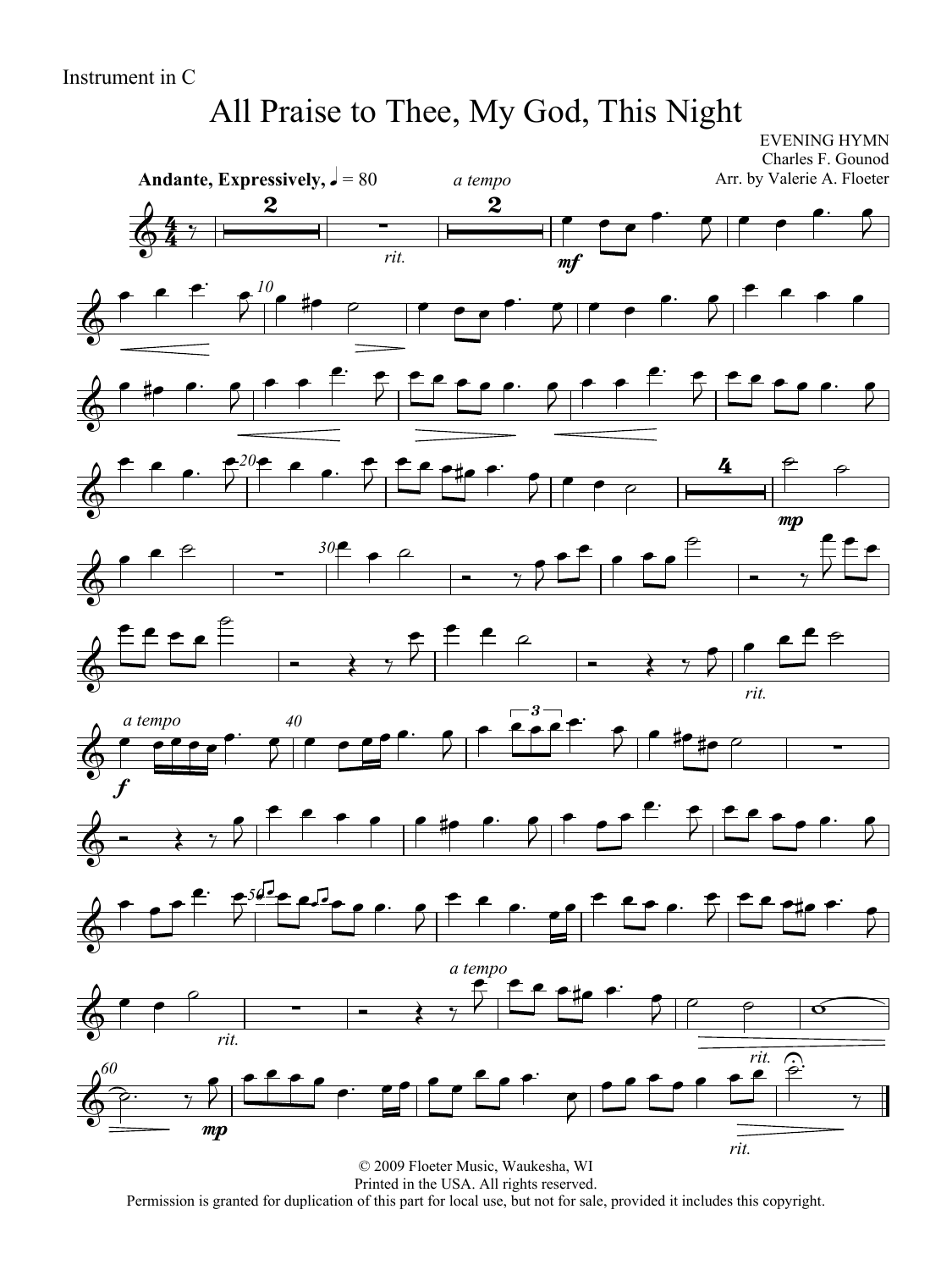Come, You Thankful People, Come

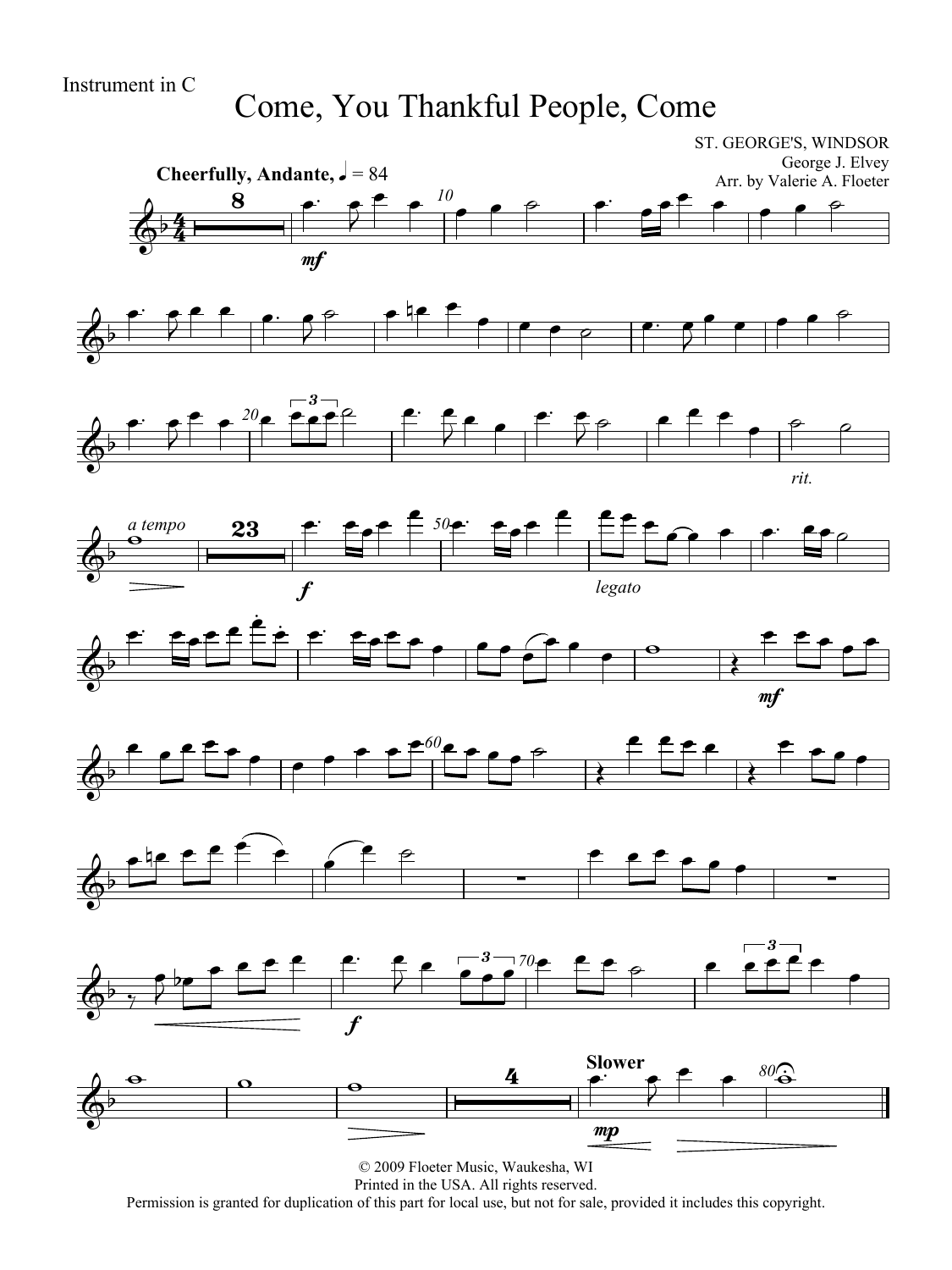### How Firm a Foundation

FOUNDATION Traditional American melody Arr. by Valerie A. Floeter













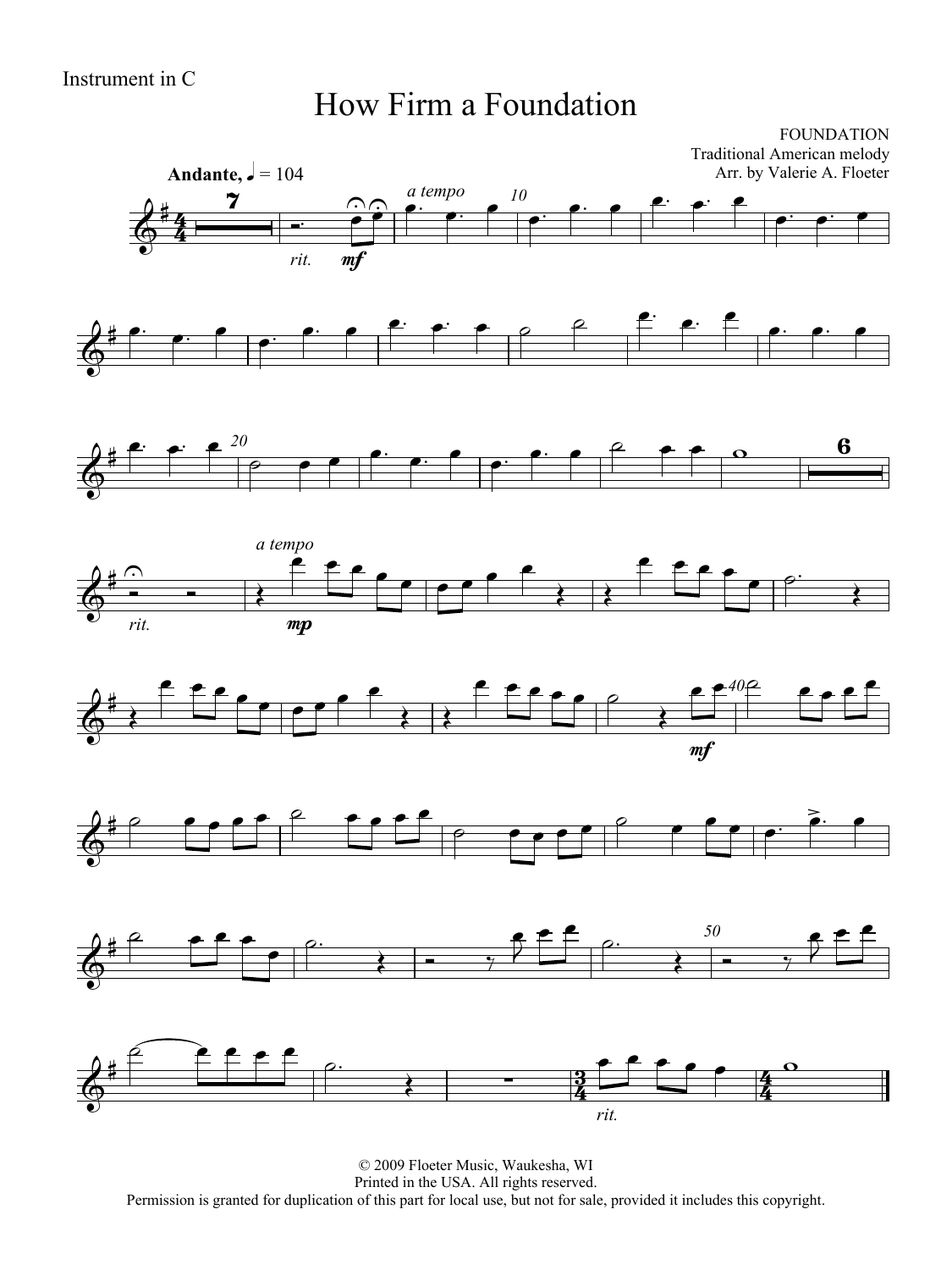## Hark! The Herald Angels Sing

MENDELSSOHN Felix Mendelssohn, alt. Arr. by Valerie A. Floeter

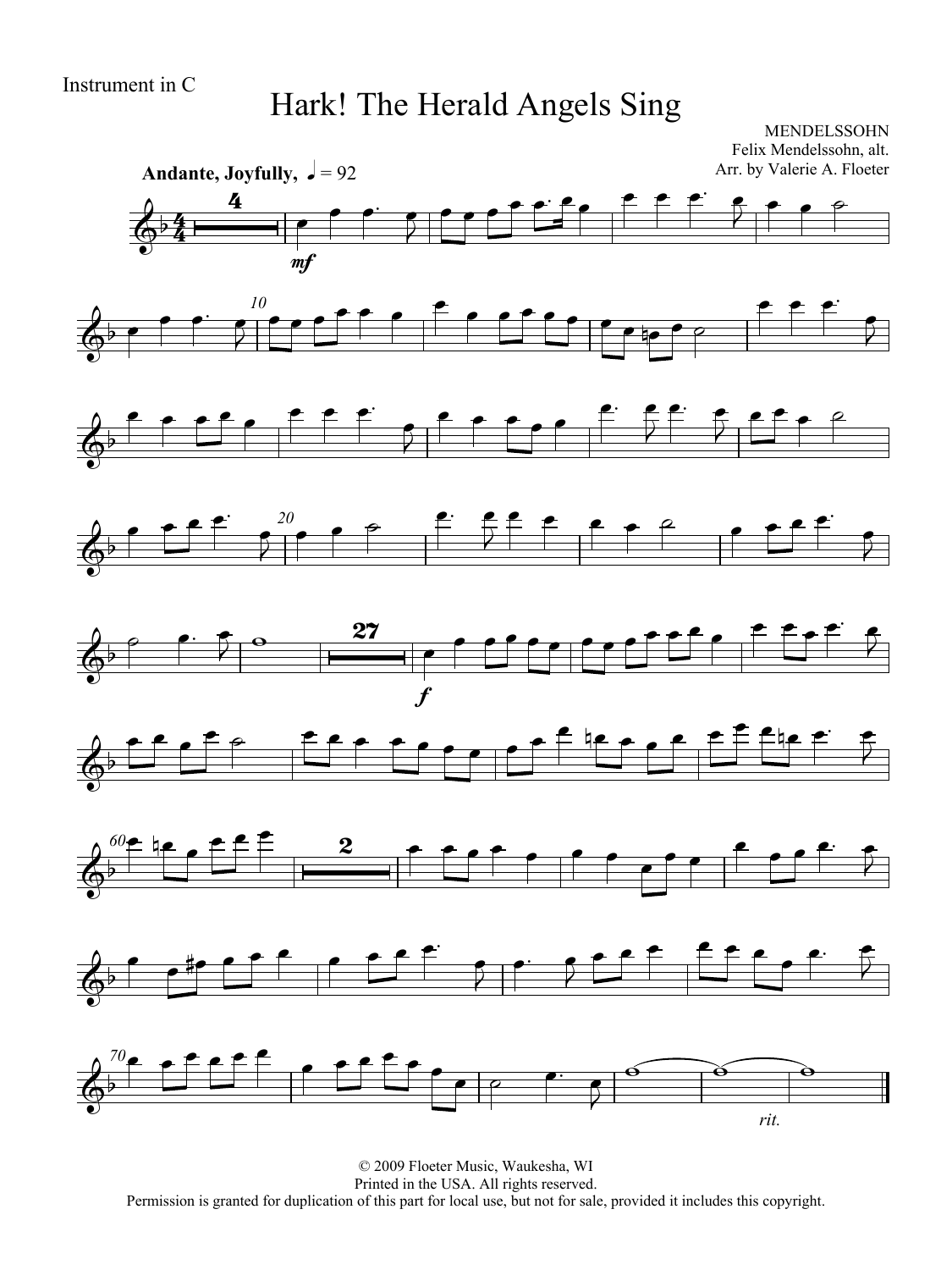## Jesus Came, the Heavens Adoring













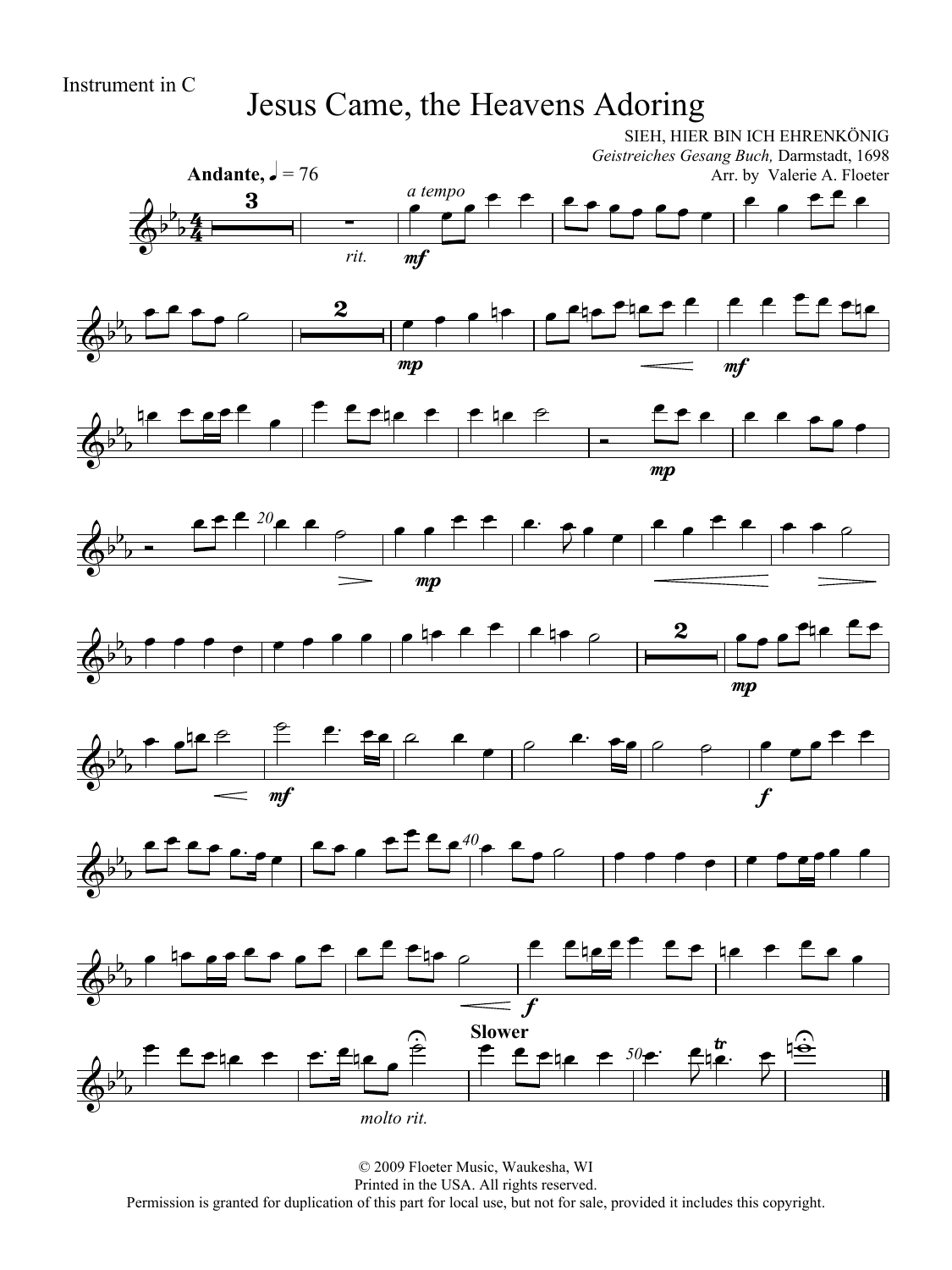My Maker, Be With Me

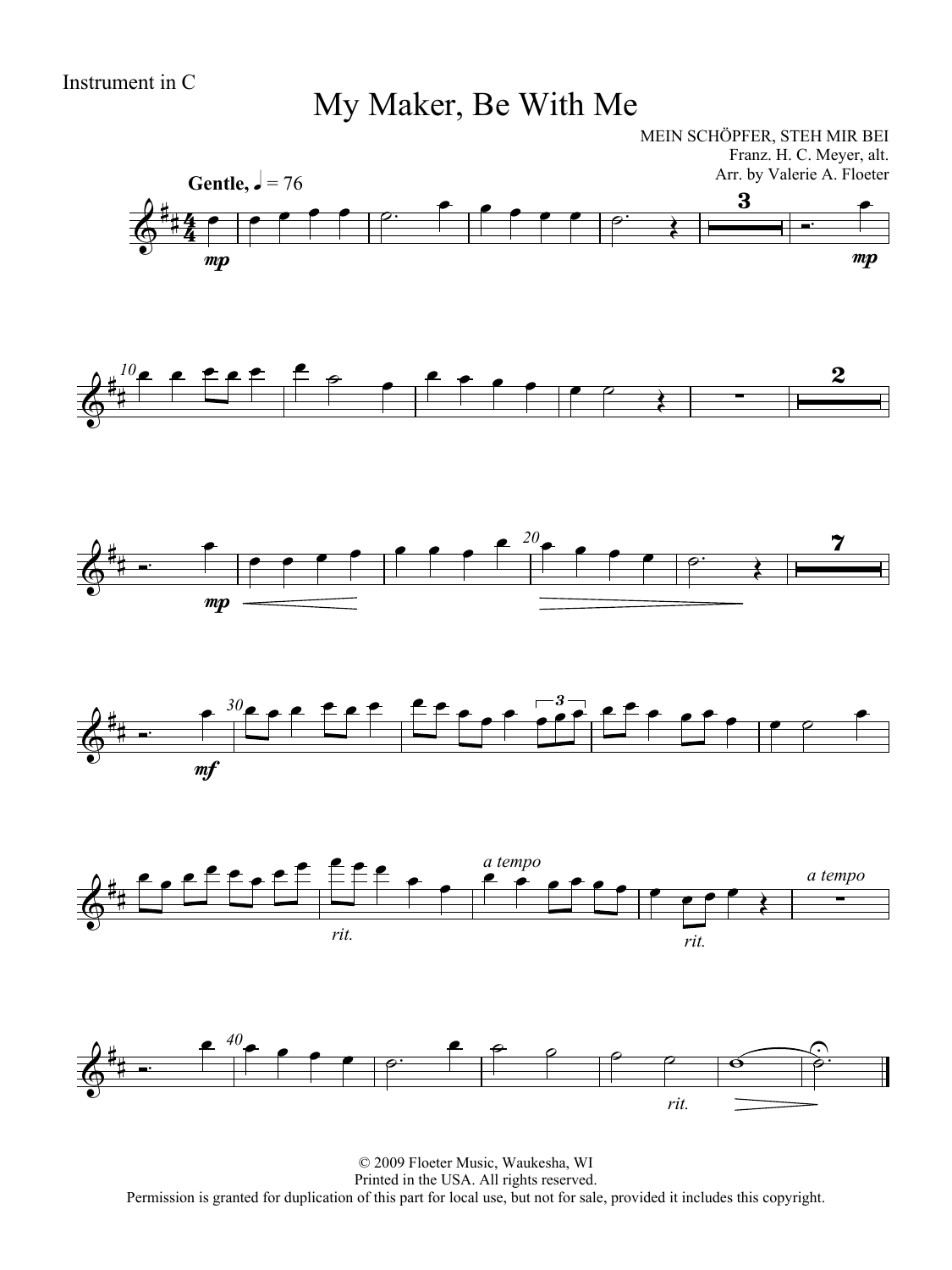### Not All the Blood of Beasts

SOUTHWELL William Daman Arr. by Valerie A. Floeter















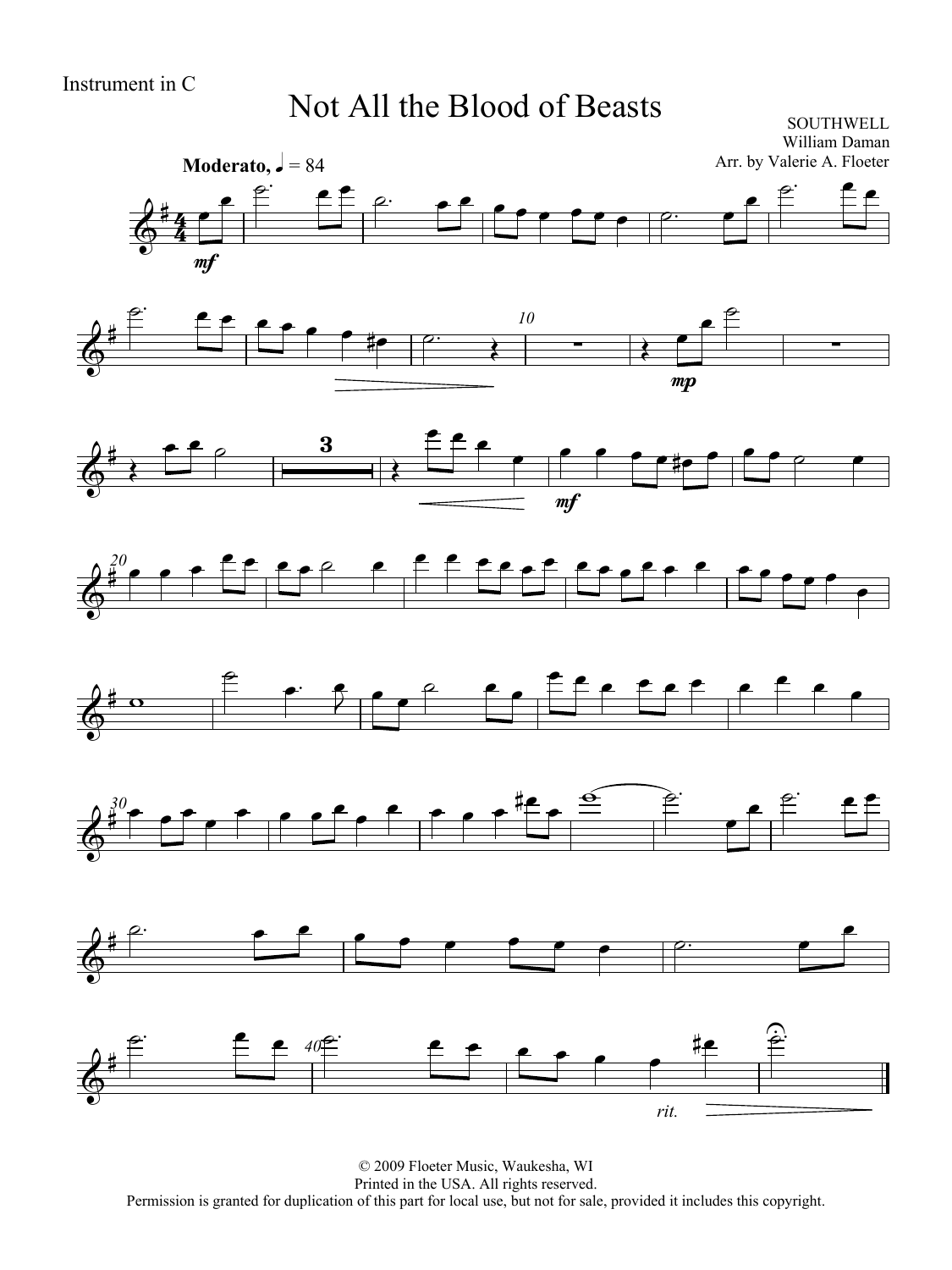# Come, Your Hearts and Voices Raising

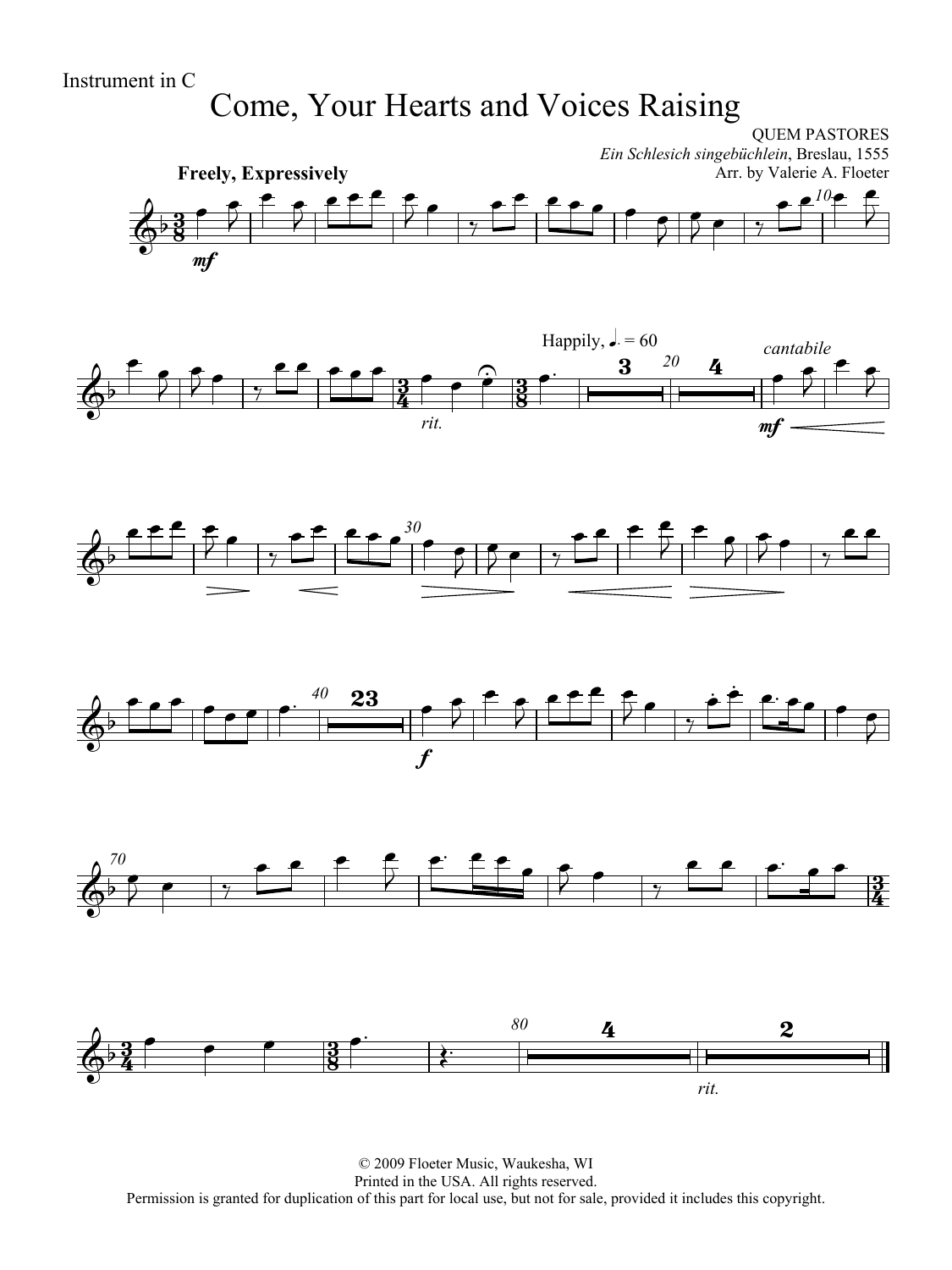# Instrument in C The People that in Darkness Sat